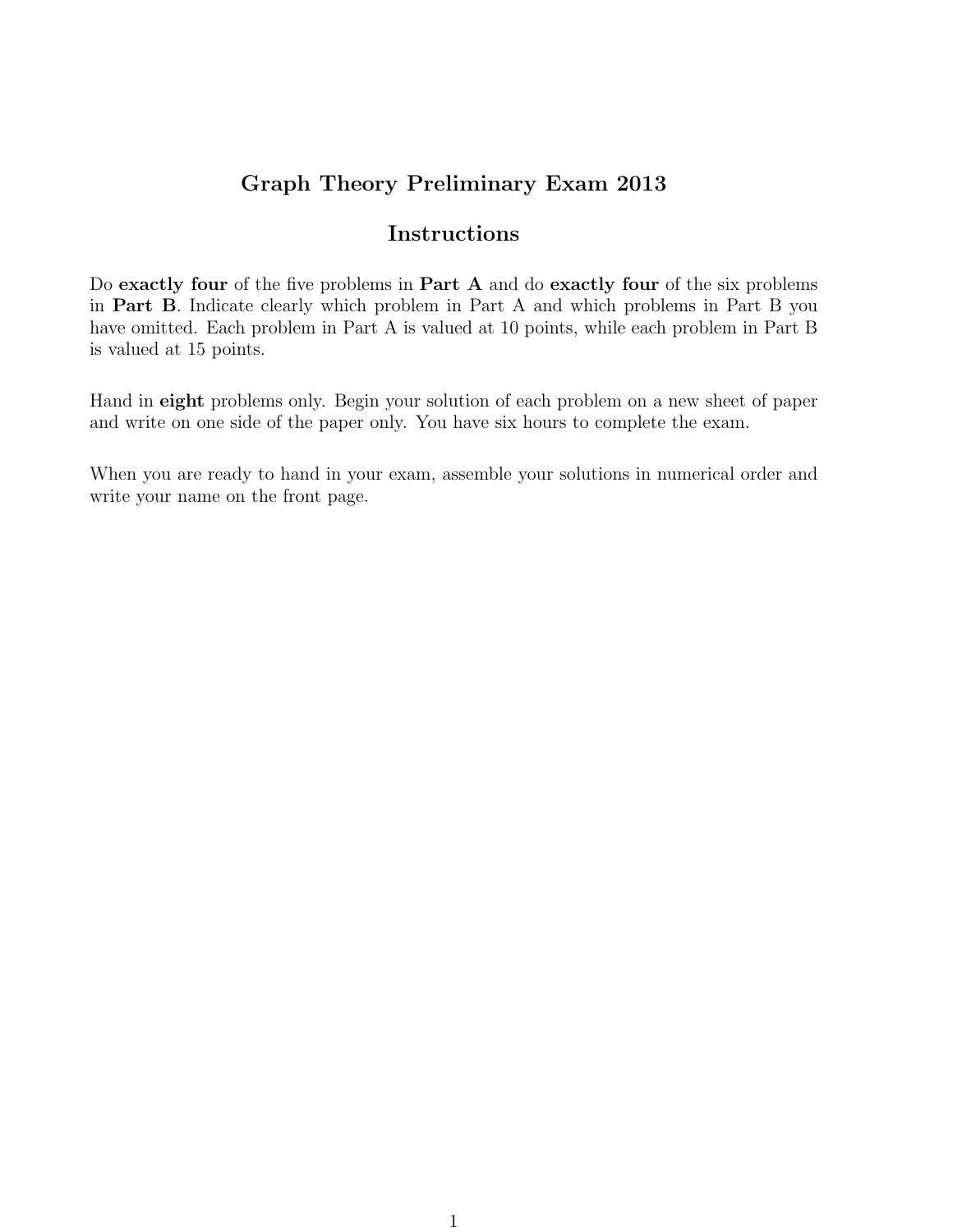## Part A

- A1 Let G be a connected graph of order  $n \geq 3$  where each vertex of G is colored with one of 1, 2, 3 (not necessarily a proper coloring) and each color is used at least once. Prove that G contains a path on which there are three vertices with distinct colors.
- A2 Let G be a k-connected graph,  $k \geq 3$ , and let  $v, v_1, v_2, \ldots, v_{k-1}$  be k vertices of G. Show that G has a cycle containing all of  $v_1, v_2, \ldots, v_{k-1}$  but not v and  $k-1$  internally disjoint  $v - u_i$  paths  $P_i$  (1 ≤  $i \leq k - 1$ ) such that for each i, the vertex  $u_i$  is the only vertex of  $P_i$  on  $C$ .
- A3 For  $i = 1, 2, ..., 5$ , let  $G_i = P_4$ . A graph G of order n is obtained from the graphs  $G_1, G_2, \ldots, G_5, G_6 = G_1$  by joining each vertex of  $G_i$  to each vertex of  $G_{i+1}$  for  $i =$  $1, 2, \ldots, 5.$ 
	- (a) Determine the vertex independence number  $\alpha(G)$  and the clique number  $\omega(G)$  of the graph G. Each of the numbers  $n/\alpha(G)$ ,  $n+1-\alpha(G)$  and  $\omega(G)$  is a bound for the chromatic number  $\chi(G)$ . Evaluate each bound and indicate what each of these bounds says about  $\chi(G)$ .
	- (b) Determine  $\chi(G)$  with explanation.
	- (c) Use (a) and (b) to determine whether  $G$  is a perfect graph.
	- (d) Is the complement  $\overline{G}$  of G a perfect graph? Explain.
- A4 Shown in Figure 1 is a 6-regular graph G of order 14. Answer each of the following questions with explanation.
	- (a) Is  $G$  1-factorable?
	- (b) Is G 2-factorable?
	- (c) Is G Hamiltonian-factorable?
	- (d) Is  $G K_3$ -decomposable?



Figure 1: A 6-regular graph of order 14

A5 Prove that if T is a tournament of order 4r with  $r \geq 1$ , where 2r vertices of T have outdegree 2r and the other 2r vertices have outdegree  $2r - 1$ , then T is strong.